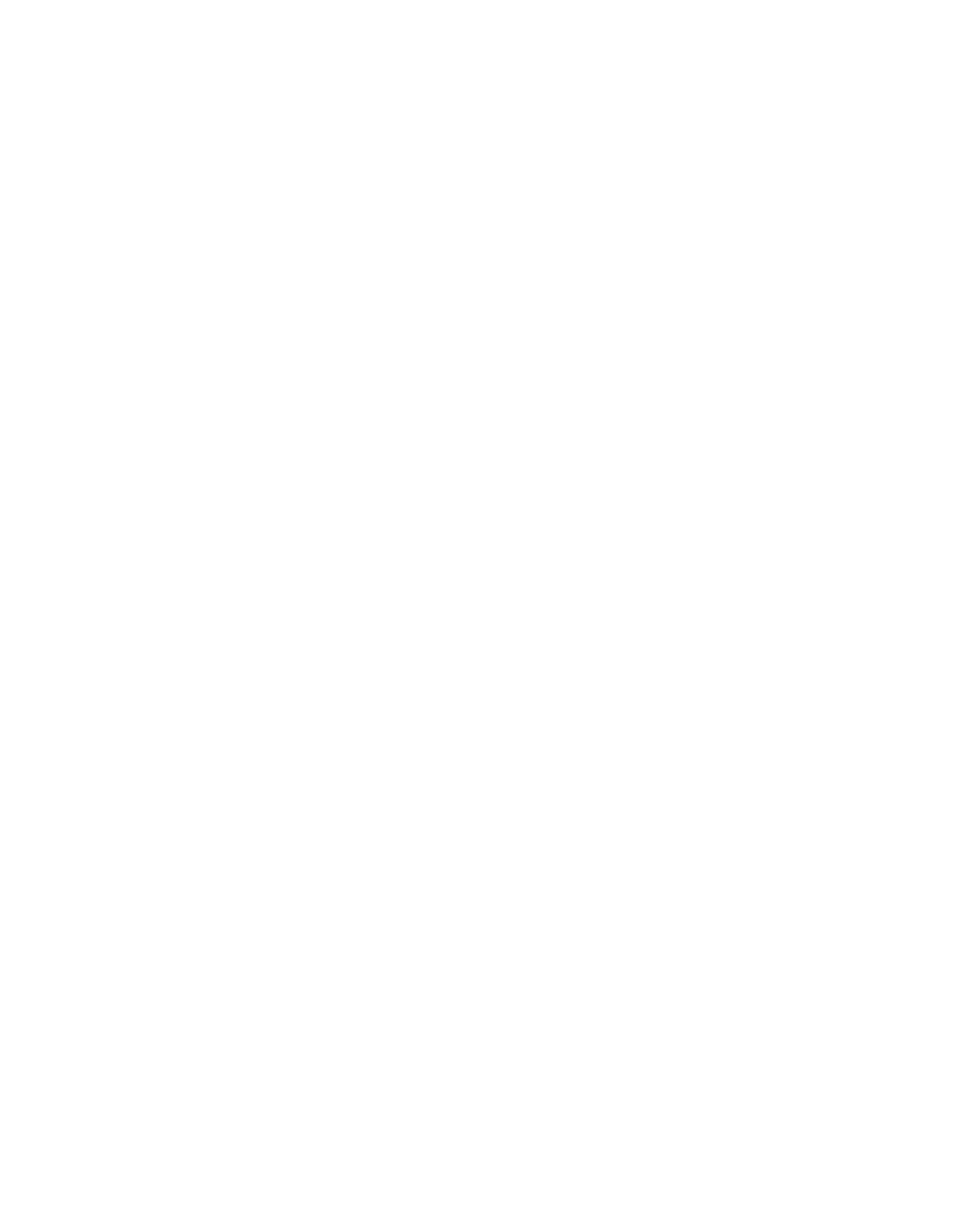# **SEAC PRIORITIES\***

*2020 through 2025*

- 1. To participate in the development, review, and revision of The State Systemic Improvement Plan Process with input on the Targeted Improvement Plan implementation at the local level to improve results for students with disabilities in the following areas:
	- Impact Area 1: Improving Academic Achievement, Functional Outcomes and Child Outcomes in Natural and Inclusive Environments
	- Impact Area 2: Improving Communication and Relationships Among Families, Schools, Communities and Agencies
	- Impact Area 3: Improving Transitions from the Early Development Network to Preschool and School to Adult Living
- 2. To review the effectiveness of the current State Performance Plan (SPP) through the analysis of data in the Annual Performance Report (APR) to determine that Nebraska is demonstrating continuous improvement in the compliance and results indicators. To inform the NDE in the development and improvement of The LEA level Determinations.
- 3. To monitor state and federal legislation, including the Every Student Succeeds Act (ESSA) and the Individuals with Disabilities Education Act (IDEA) to assure the linkage between ESSA and IDEA.
- 4. To inform NDE The Office of Special Education in initiatives that are relevant to both federal and state priorities within special education, specific to:
	- Health/Medical
	- Family and Professionals Support
	- Discipline/Behavior - Suspension/Expulsion
	- Mental Health
	- Social/Emotional Learning
	- Transition Supports

*\* Approved by SEAC – August 2019*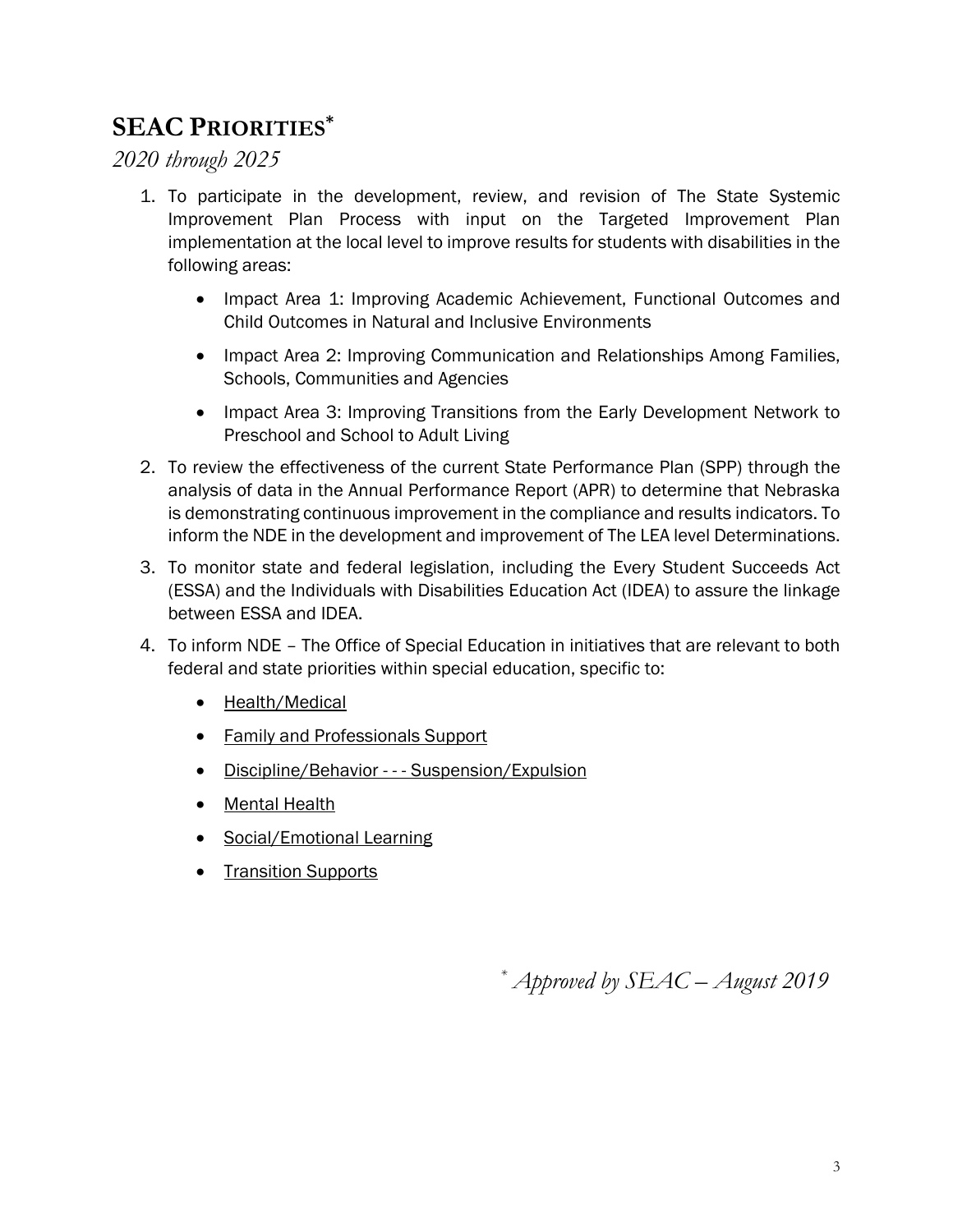## **SEAC MEMBERSHIP REQUIREMENTS**

Excerpts from the federal Individuals with Disabilities Education Act – IDEA Regulatory Authority for Committee

#### *Sec. 1412(21)(A) State Advisory Panel*

A. The State has established and maintains an advisory panel for the purpose of providing policy guidance with respect to special education and related services for children with disabilities in the State.

## **COMMITTEE DUTIES**

*Sec. 1412(21)(D)*

- (D) The State Advisory Panel shall
	- (ii) Advise the State education agency of unmet needs within the state in the education of children with disabilities;
	- (iii) comment publicly on the state plan and rules or regulations proposed for issuance by the state regarding the education of children with disabilities;
	- (iv) advise the State educational agency in developing evaluations and reporting on data to the Secretary under section 618.
	- (v) advise the State educational agency in developing corrective action plans to address findings identified in Federal monitoring reports under this part; and
	- (vi) advise the State educational agency in developing and implementing policies relating to the coordination of services for children with disabilities.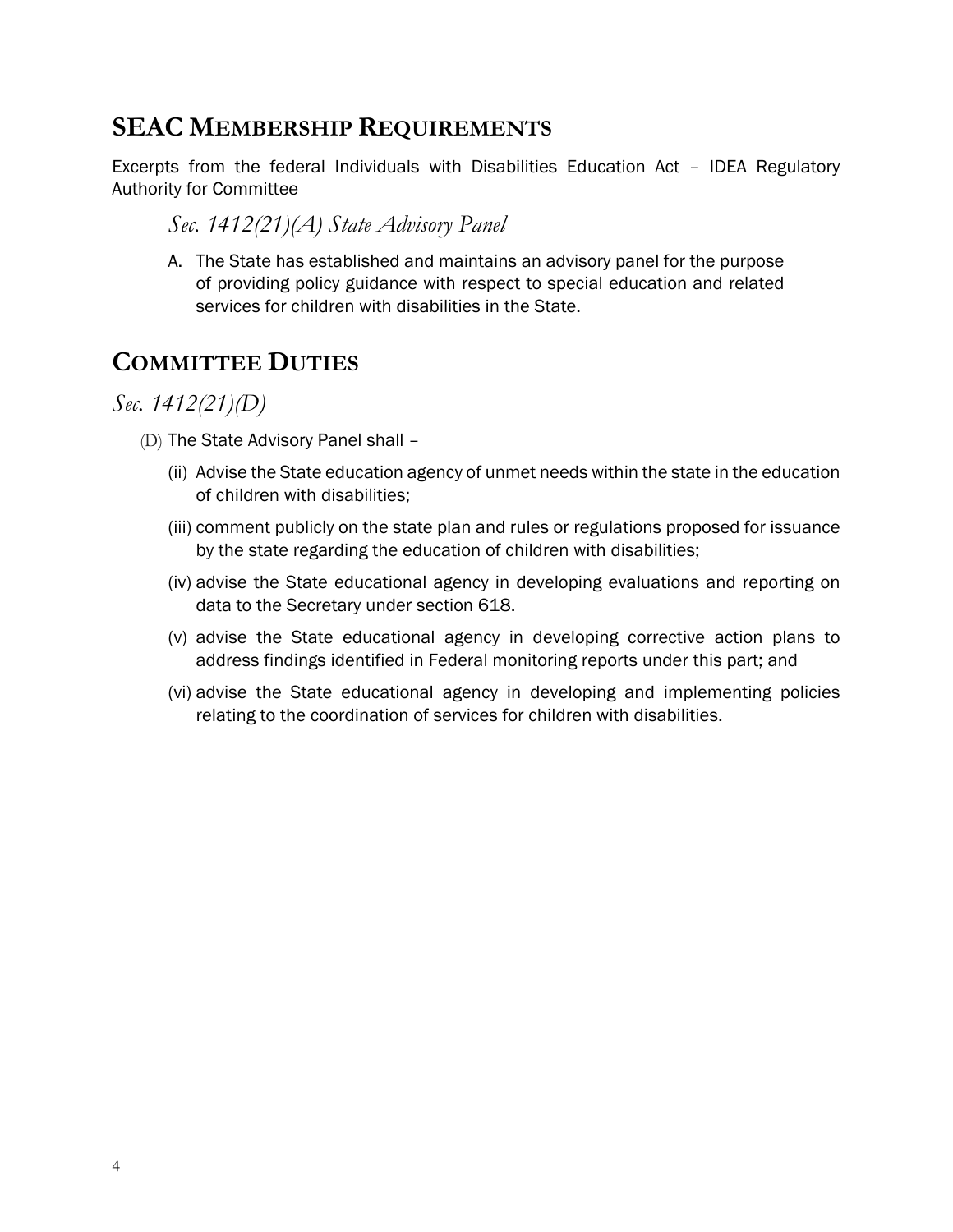## **CATEGORIES OF REQUIRED REPRESENTATION**

#### *Sec. 1412(21)(B)*

- (B) Membership Such advisory panel shall consist of members appointed by the Governor, or any other official authorized under State law to make such appointments, be representative of the State population, and be composed of individuals involved in, or concerned with, the education of children with disabilities, including –
	- (i) Parents of children with disabilities (ages birth through 26); or individuals with disabilities
	- (ii) Teachers;
	- (iii) representatives of institutions of higher education that prepare special education and related services personnel;
	- (iv) State and local educational officials who carry out activities under
	- (v) Homeless Assistance Act;
	- (vi) administration of programs for children with disabilities;
	- (vii) representatives of other State agencies involved in the financing or delivery of related services to children with disabilities;
	- (viii) representatives of private schools and public charter schools;
	- (ix) not less than one representative of a vocational, community, or business organization concerned with the provision of transition services to children with disabilities; and
	- (x) a representative from the State child welfare agency responsible for foster care; and
	- (xi) representatives from the State juvenile and adult corrections agencies.

*Special Rule* – a majority of the members of the panel shall be individuals with disabilities or parents of children with disabilities.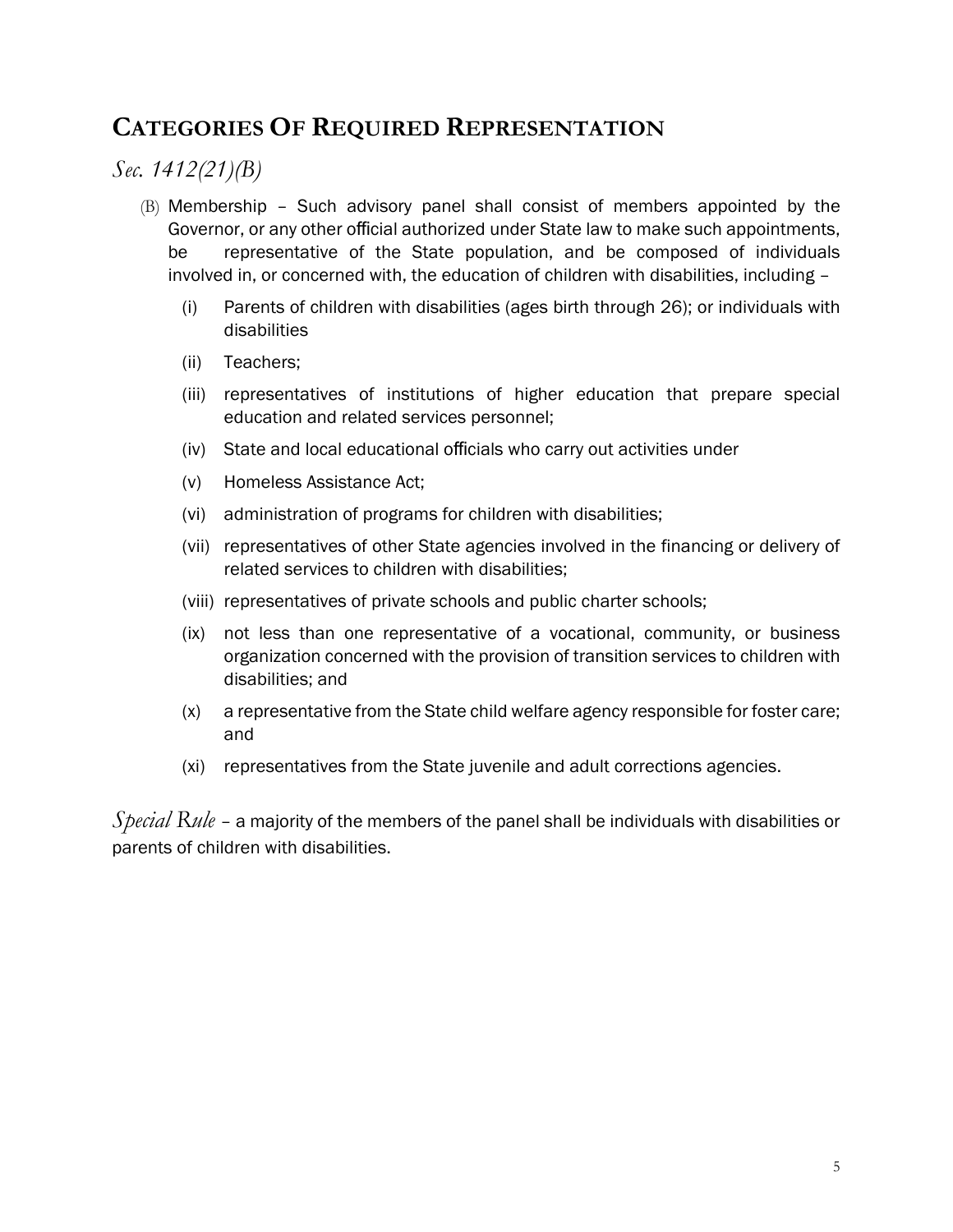## **COUNCIL STRUCTURE**

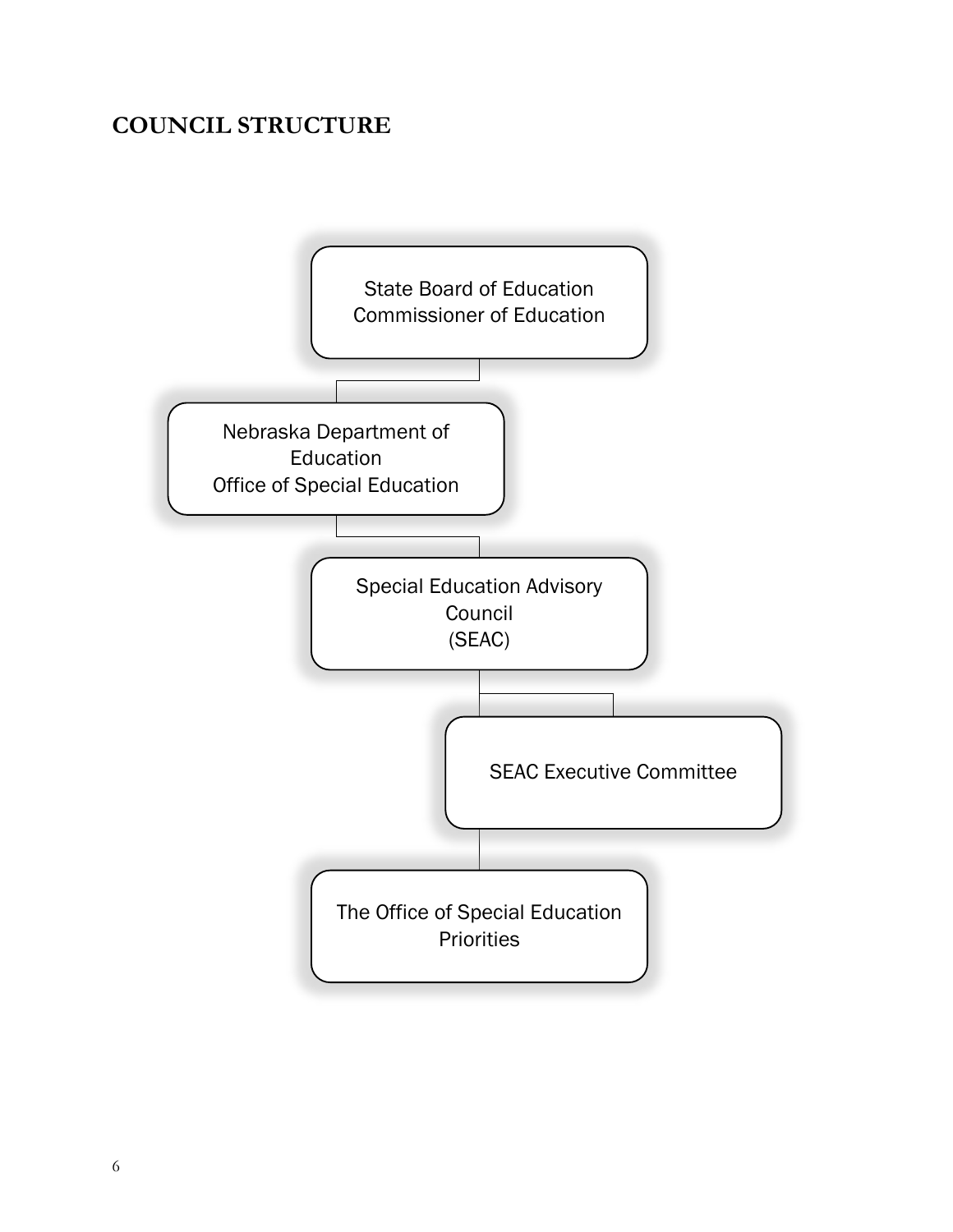# **COUNCIL ROLE AND RESPONSIBILITIES**

### *Advisory Role*

The role of the Special Education Advisory Council is to gather information based on research and data available through the Nebraska Department of Education to become knowledgeable about current issues in the delivery of Special Education services to children with disabilities.

Members also seek information from the perspective of their constituency group. Based on these factors, SEAC serves in an advisory capacity to the Nebraska State Board of Education. The responsibility of the Council members is to advise (i.e. inform, counsel, recommend, suggest, or guide) the Department of Education, not to advocate for an individual position. Recommendations are made by SEAC for consideration and possible action by the State Board.

Expectations for members during Council meetings include the following:

- Attend and participate in the entire meeting.
- Respect differences in opinions.
- Use "People First" language.
- Limit discussion to items on the proposed agenda. (Additional items may be added to the agenda by a majority vote of the Council at the beginning of each meeting.)
- Gather information from and provide information to constituency groups represented.

## *Effective Membership*

To be effective, SEAC members need to have:

- History of association with special education programs;
- The capability to gather concerns from and to report back to organizations or constituencies which are involved in the various aspects of the provision of special education services.
- A broad view of the system of special education services; and
- The ability to make time available to actively participate in at least four (4) Special Education Advisory Council meetings each year.

## *Terms of Office*

Members are appointed to the Council for a term of four years beginning in September of the first year and ending on August 31st of the fourth year. Members serve for one full consecutive four-year term. Upon recommendation by the Executive Committee, members may request to apply for a second term.

Any member appointed by the State Board to replace a resigning member will complete the resigning member's remaining term on the Council. At the end of that remaining term and on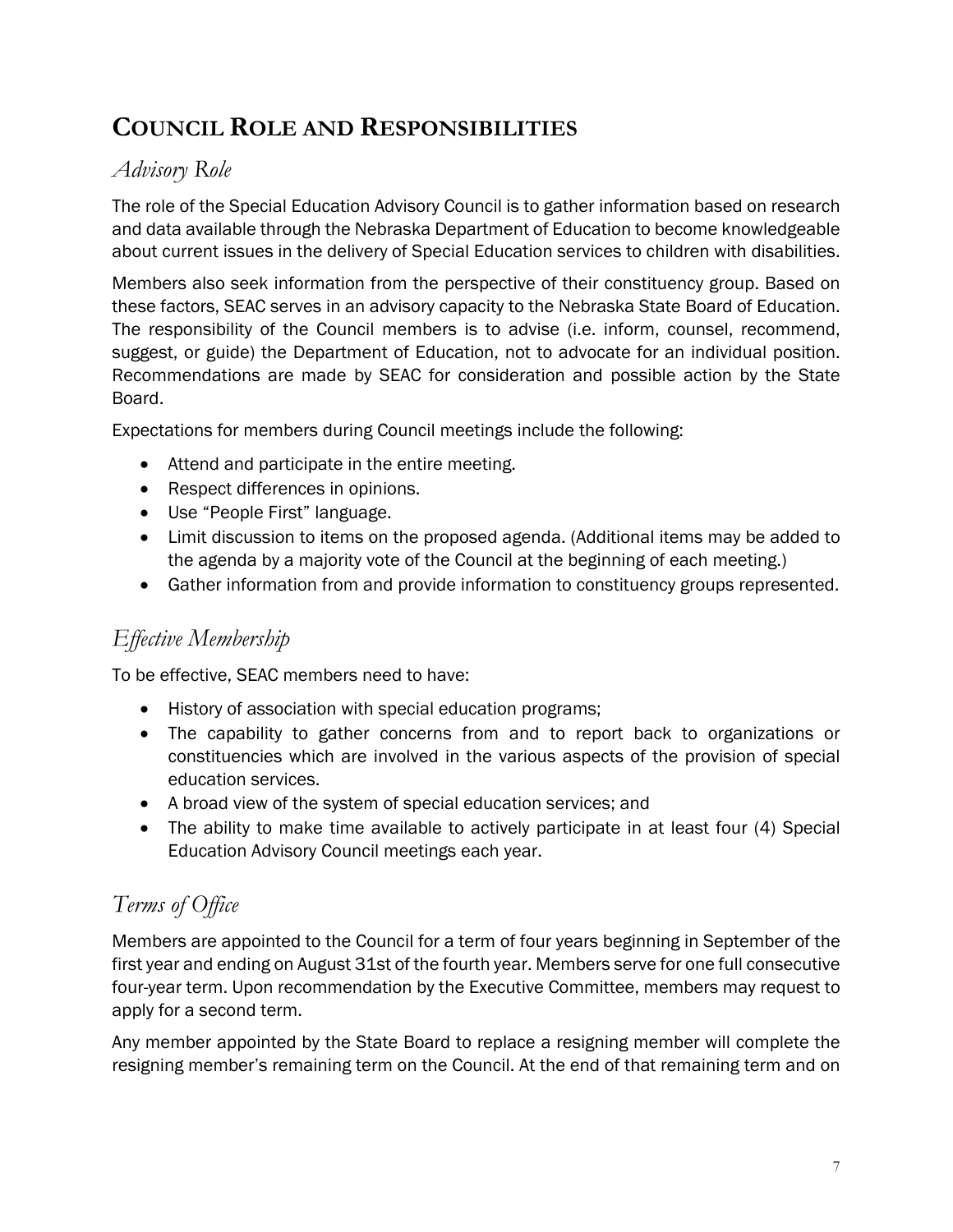the recommendation of the Executive Committee, the State Board may choose to reappoint that member for an additional full four-year term

## *Council Leadership*

A five-member SEAC Executive Committee will be elected from the Council membership to include one member from each Council term as well as the outgoing SEAC Chair. When elected to the Executive Committee the elected members term will become a 5-year term with the year precluding the 4-year membership term. An Executive Committee member is elected from the new members at the second meeting of the year by a vote of the entire Council. To provide continuity, Executive Committee members serve throughout their tenure on SEAC. The most senior Committee member is the Chair for the Council, conducting meetings and calling the Executive Committee together when needed. The Executive Committee meets face-to-face or through conference calls before each SEAC meeting to develop the agenda and consider possible Council action.

## *Open Meeting Act*

SEAC meetings will be conducted in accordance with the Nebraska Open Meetings Act (NRS 84-1407 through 1414). Public participation is allowed during the designated comment period on the agenda.

## *SEAC Committee Membership*

SEAC members are encouraged to serve on SEAC Committees when deemed appropriate. The committees may be comprised of parents and practitioners from across the state, and could potentially meet throughout the school year, focusing on activities and initiatives related to the committee's assigned area of emphasis.

SEAC Committees will be created upon need and based on the NDE Special Education Office Priorities.

#### *Attendance*

If any member misses three meetings in a given year, the Executive Committee may forward a recommendation to the State Board that the member be replaced. Any member unable to be in attendance for a regular meeting may send a substitute. A substitute will not be permitted voting privileges. Substitutes shall represent the same constituency as the Council member being replaced. Members may attend meetings virtually when allowed.

#### *Meeting Schedule*

Meeting dates are determined during the last meeting of each term year for the following term year. The Council meets four times each year. Additional meetings may be called by the Executive Committee if necessary to conduct Council business.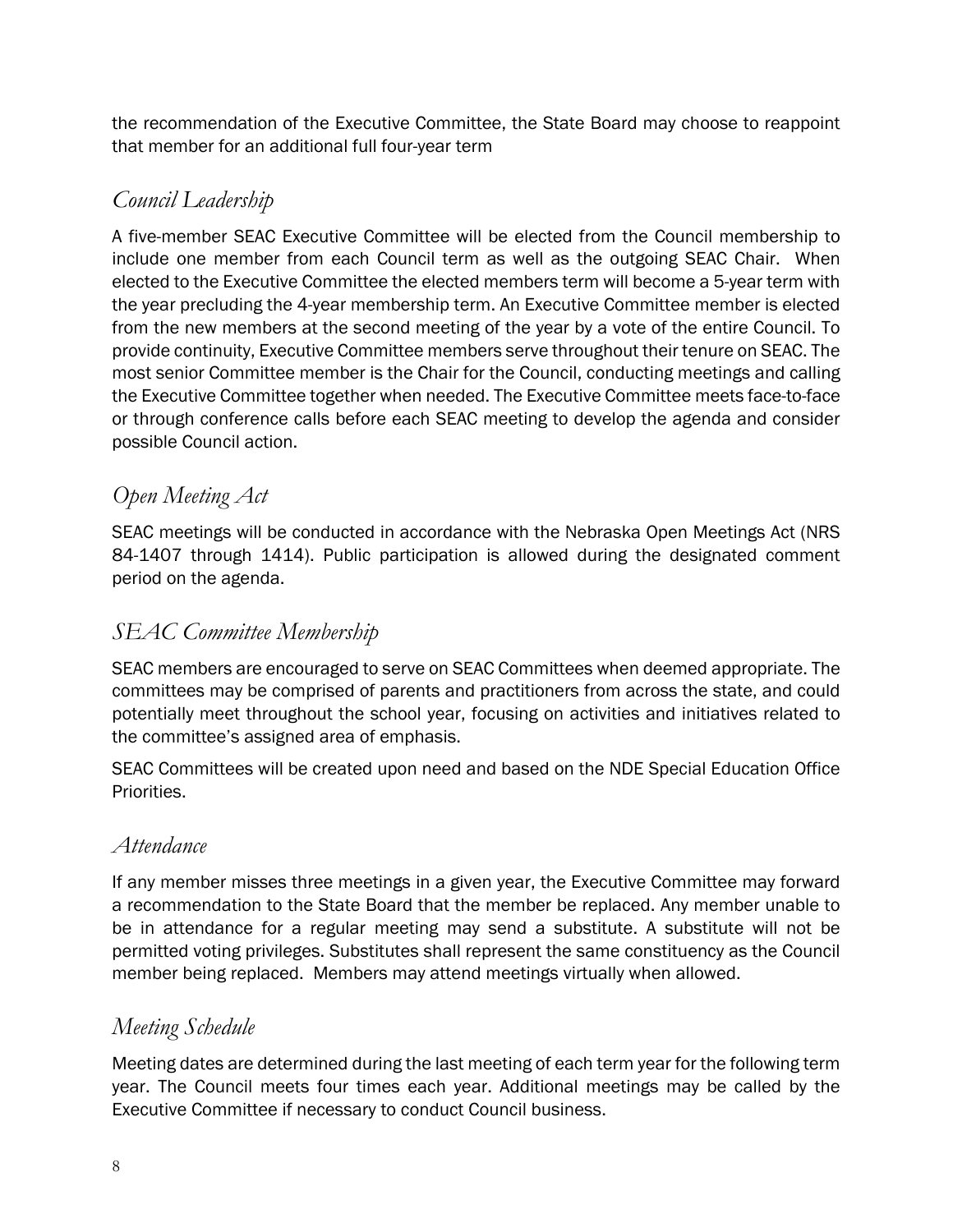#### *Cancellations for Inclement Weather*

When the weather creates hazardous driving conditions, SEAC meetings may be canceled. Cancellations will be announced, whenever possible, the day before the meeting. An e-mail will be sent as soon as a cancellation is determined to be necessary. Be certain to check with the Council Facilitator or the NDE Special Education Office at 402-471-2471 if there is any question about the meeting being canceled

### *Robert's Rules of Order*

SEAC uses Robert's Rules of Order to propose motions, discuss motions, and vote. Roll call votes are conducted for all action taken by the Council. Each member's vote is recorded in Council minutes.

#### *Taking Action*

When SEAC is voting on a motion, a roll call vote will be taken by the SEAC Recorder. Appropriate votes include "yes," "no," or "abstain." Abstain should be used when there is a conflict of interest and when choosing not to vote.

Following the making of a motion, the second, and discussion, the Council may not yet be ready to vote. If more information is needed to make a decision, a motion can be made to:

- Refer the question to the Executive Committee or another appropriate group;
- Move to table the motion until a specified time;
- Amend the motion to add a certain provision or conditions under which it would be acceptable; or
- Move to postpone consideration of the motion indefinite

To end the discussion and speed up the action, a motion can be made to:

- Limit debate,
- Call the question, or
- Close debate.

#### *Preparing for Council Meetings*

Information pertaining to the meeting will be shared electronically as it becomes available via email, calendar invites, and the SEAC Google Site [\(https://sites.google.com/education.ne.gov/seac/home\)](https://sites.google.com/education.ne.gov/seac/home).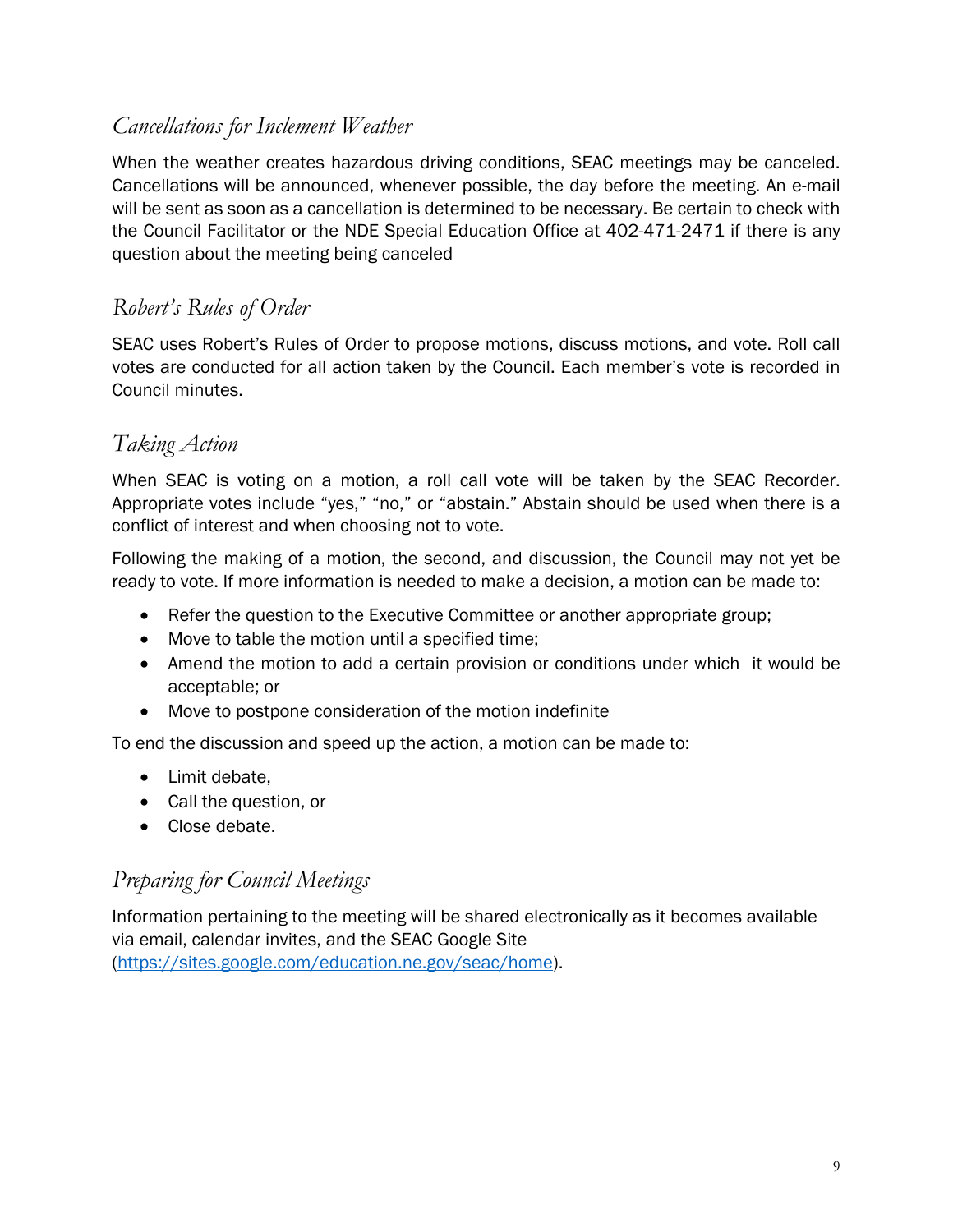Information will include:

- Agenda
- Agenda Support Items (when appropriate or available)
- SEAC Committee(s) Reports (when available)
- Minutes from the previous meeting
- Due Process Update

When possible, please review the materials provided before each meeting. This will help ensure that the Council offers quality advice to the State Board of Education and Special Education Office. If you have questions, comments, or concerns, contact the SEAC Facilitator or a member of the Executive Committee.

## *Claiming Expenses*

Voting SEAC members who live outside of Lincoln (60 miles or more one way) are eligible for reimbursement of their travel expenses. When applicable the SEAC Recorder will create an expense claim form for the eligible members.

• SEAC members are reimbursed at the current Department of Education Per-Diem rates.

#### **LODGING**

• Lodging arrangements for eligible members are made by the SEAC Recorder.

#### **TRANSPORTATION**

- Automobile mileage reimbursed at the approved state rate for SEAC members. Staff members will verify mileage claims as legitimate according to the most direct route, or detour information available from the SEAC member.
- Privately owned airplane reimbursed with **PRIOR** approval of the Commissioner of Education.
- Personally rented airplane reimbursed actual cost with **PRIOR** approval of the Commissioner.
- Airfare, bus, or train tickets purchased by the SEAC member reimbursed with **PRIOR** approval. Original receipt is required for reimbursement.

#### **PARKING**

- If you park in a city of Lincoln garage (city garages have circular orange Park & Go signs), your ticket will be validated at the meeting and you will not be charged when leaving the garage.
- Valet Parking NDE is **UNABLE** to reimburse for valet parking.
- If you must park elsewhere while attending the meeting and the parking fee is \$10.00 or greater, a receipt will be required for reimbursement.